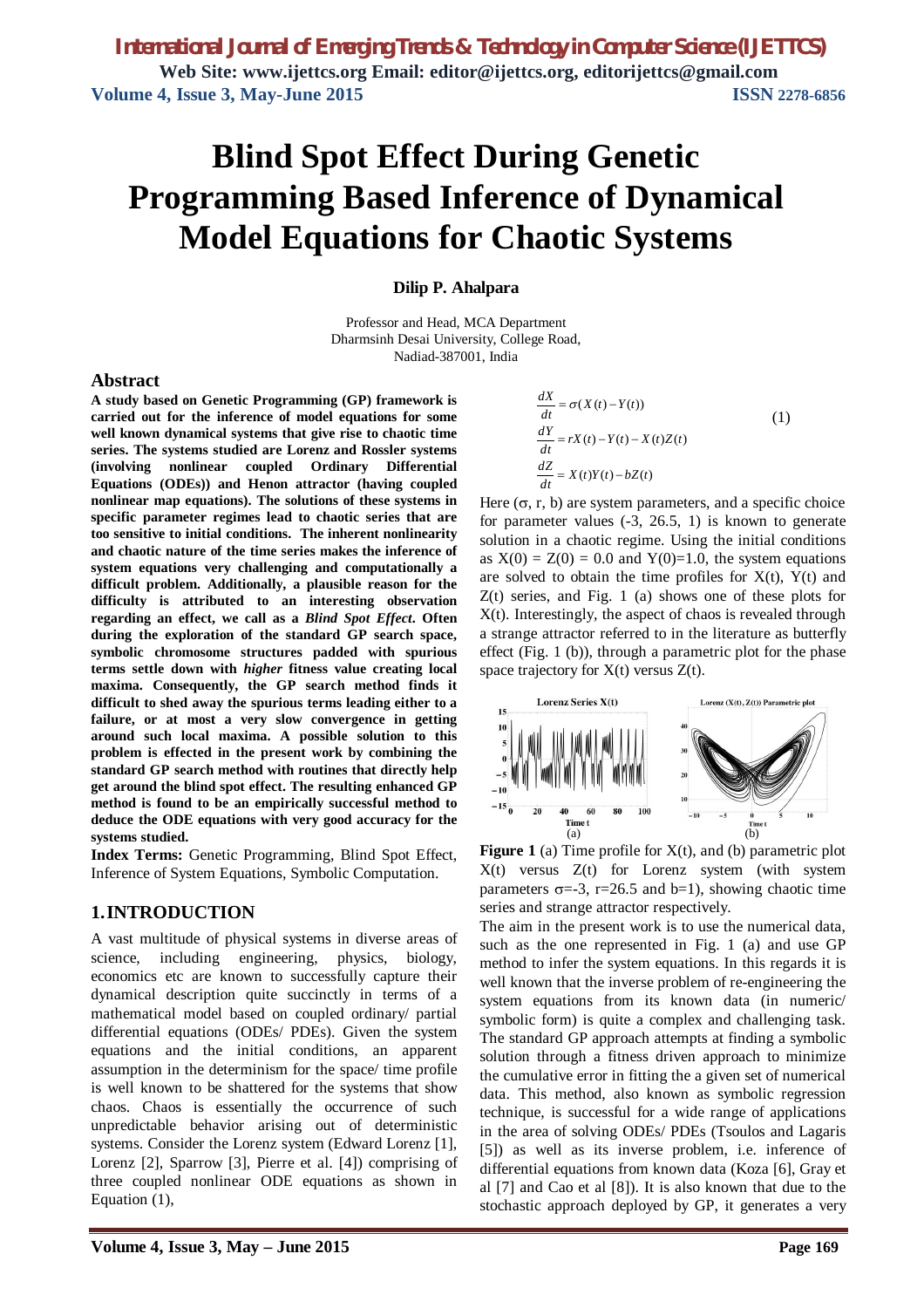large search space and often misses getting the maximum possible fitness required to get an exact inference of equations. This has indeed been one of the reasons for augmenting the standard GP framework with additional tools to speed up the search. GP method has been applied earlier for the prediction of chaotic time series by Mulloy [9]. Zhang et al [10] used a Genetic Programming Modeling (GPM) algorithm for modeling chaotic time series for Logistic Map in which GP is used for searching structures in function space and a Particle Swarm Optimization (PSO) is used for nonlinear parameter estimation. Inference of ODEs by Multi Expression Programming (MEP) for Gene Regulatory Networks has been carried out by Bin Yang et al [11]. Earlier Sakamoto and Iba [12] have also applied Genetic Programming for identifying Gene Regulatory Network as Differential Equations.

While delving upon the inverse problem of inference of model equations from its known data, an important result of the present work is the observation of a Blind Spot Effect related to bloating of the chromosomes by spurious terms that is found to slow down the standard fitness driven GP search procedure. In the present work the standard GP program is adequately enhanced with routines to address this problem effectively.

The paper is organized as follows. In Section 2 the GP framework is elaborated with reference to inference of dynamical system equations involving ODE equations. The *Blind Spot effect* is described in a schematic manner in Section 3 as a hurdle for the standard GP search. Section 4 describes the enhanced GP approach to resolve the blind spot effect. Section 5 describes results obtained by GP experiments, and by considering three chaotic systems, namely Lorenz system, Rossler system and Henon map in Sections 5.1, 5.2 and 5.3 respectively. Through these GP experiments the occurrence of Blind Spot effect is seen to arise in a practical scenario, and it is interesting to note that the enhanced GP search framework deployed in the present work overcomes the hurdle and successfully generates exact solutions for the three chaotic systems considered. Finally the conclusion and outlook are presented in Section 6.

## **2. GP OPTIMIZATION TECHNIQUE FOR INFERENCE OF ODE EQUATIONS**

We follow the standard GP optimization approach as pioneered by John R. Koza [6]. In order to infer the ODE equations from known data, the general form for the ODE equations for Lorenz system involving 3 independent variables  $(X, Y, Z)$  is shown in Equation  $(2)$ ,

$$
\frac{dX}{dt} = f_1(X, Y, Z, t)
$$
\n
$$
\frac{dY}{dt} = f_2(X, Y, Z, t)
$$
\n
$$
\frac{dZ}{dt} = f_3(X, Y, Z, t)
$$
\n(2)

Here the order of ODE equations is assumed to be 1;

however it ought to be pointed out that the method is equally applicable for higher order equations as well. Thus the GP search method is used as a means to grow the symbolic structure on the right hand sides of Equation (2) by minimizing the cumulative error E in Equation (3), where we have considered the dX/dt equation in Equation (2),

$$
E = \sum_{i=1}^{i=N} \left( \frac{dX}{dt}^{given} (i) - \frac{dX}{dt}^{calc} (i) \right)
$$
 (3)

Here N is the number of data points considered,

 $dX/dt^{given}$ (i) are numerically supplied derivatives, and  $dX/dt^{calc}(i)$  are the derivatives calculated using the evolved symbolic expression on the right hand side of Equation (2). It may be noted that the numerical derivatives required to be calculated for the given numerical data for  $(X(t), Y(t), Z(t))$  are calculated using a standard 5-point central difference formula [13]. A fitness measure is scaled in the range [0, 1] such that the maximum fitness equals 1.0 when the cumulative error is 0. Similar calculations are also separately carried out for the inference of other two equations for dY/dt and dZ/dt in Equation (2).



**Figure 2** Symbolic binary tree representation for the algebraic expression 20  $(X-Y)$  + 3  $(X Y + Y Z)$ .

As an example, Fig. 2 corresponds to a tree representation for a possible symbolic expression that may evolve during GP optimization for the right hand side of the first equation in Equation (2) leading to the ODE equation  $dX/dt = 20(X-Y) + 3(XY+YZ)$ . The parameters of the standard GP framework used in various GP experiments are shown in Table 1.

**Table 1**: GP parameters used for various GP experiments

| Parameter              | Values                                                                                                                                                                                                                 |  |  |
|------------------------|------------------------------------------------------------------------------------------------------------------------------------------------------------------------------------------------------------------------|--|--|
| Terminal set           | Numbers and x,y,dx/dt, dy/dt, dz/dt, where<br>0.5 is used as a cutoff for either selecting a<br>number of any other member from the<br>terminal set and the random number being<br>selected is in the range $[0, 1]$ . |  |  |
| Function set           | $+, *$ $\backslash$                                                                                                                                                                                                    |  |  |
| Chromosome<br>template | $((A \square B) \square (C \square D))$<br>where II denotes an operator from<br>function set and A,B,C,D denote an<br>element from terminal set.                                                                       |  |  |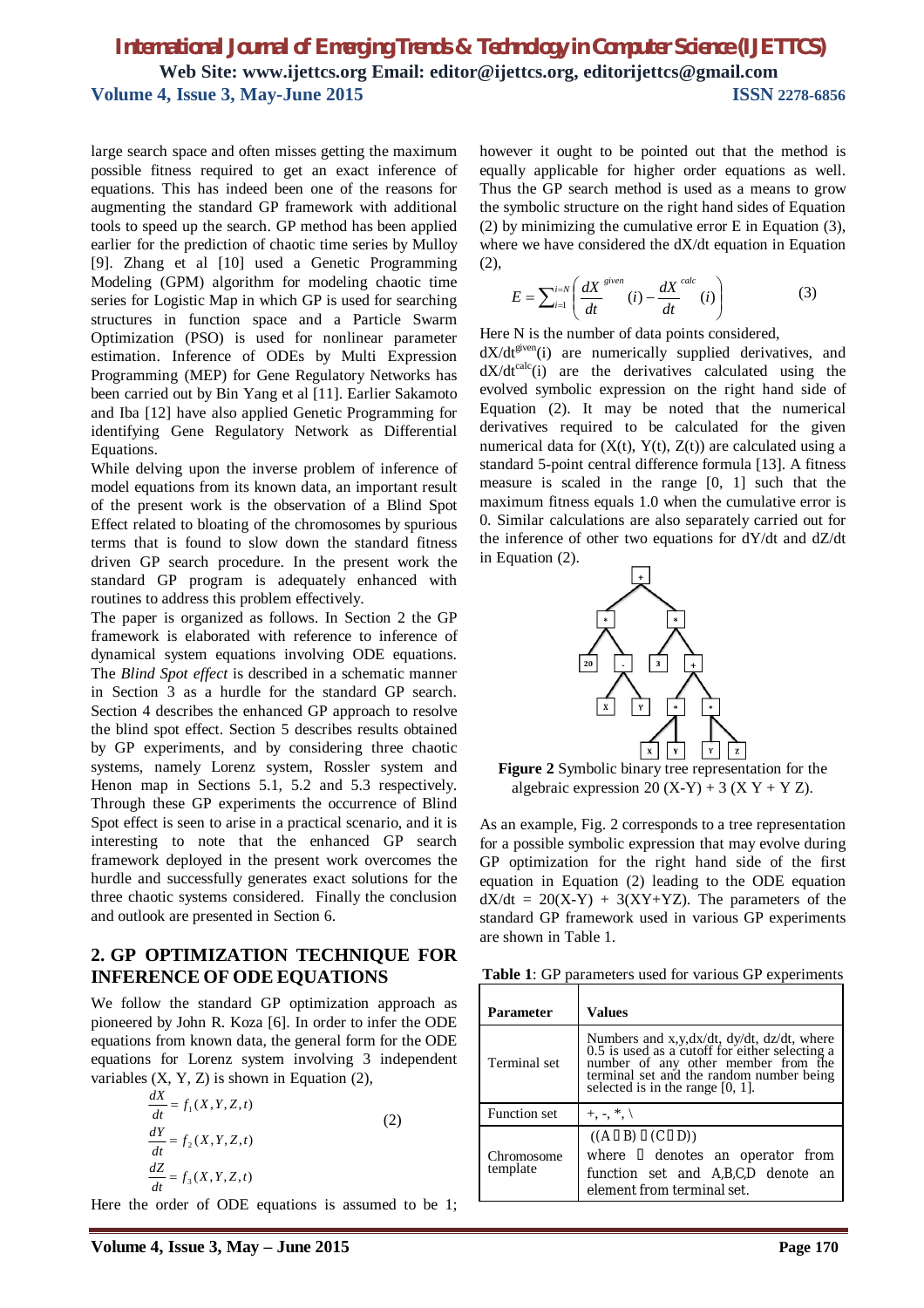| Elitism             | Best 5% chromosome are copied to next<br>generation |  |  |
|---------------------|-----------------------------------------------------|--|--|
| Selection<br>policy | Tournament selection                                |  |  |
| Crossover           | One-point crossover                                 |  |  |
| Probabilities       | 0.9 for crossover and 0.1 for mutation              |  |  |

# **3. BLIND SPOT EFFECT AS A HURDLE FOR GP SEARCH**

A standard GP search is prone to many calculational challenges, including bloating of chromosomes, repetitive occurrence (i.e. flooding) of a chromosome within the pool of chromosomes, probable singularity problem, inherent nonlinearity in the system equations, failure to achieve solutions having maximum fitness=1.0 exactly due to trapping in local maxima etc.

In particular, the latter difficulty is found to occur more frequently during inference of ODE equations considered here for chaotic time series data, and this is highlighted by noting an effect, we call as a Blind Spot Effect. The effect arises when the fitness driven optimization procedure generates a bloated chromosome, whose structure is very similar to the exact solution except for the fact that it contains few spurious terms as against an additional missing term. Therefore the spurious terms need to be shed away and replaced by the required missing term by the GP method; however if the bloated chromosome has a local maxima such that the removal of spurious terms alone (i.e. without the replacement of the missing term) leads to a *decrease* in the fitness value, then the blind spot effect ensues. This is because the GP procedure would consequently find it difficult to get rid of the spurious terms. We call this as a blind spot effect because the desired exact solution happens to be so close to discover as far as chromosome structure is concerned, and on the other hand it remains unnoticed by the GP procedure based on the stringent fitness driven approach. Though the genetic operators are in principle capable of taking care of this effect, the desired transformation through a purely stochastic crossover/ mutation operators becomes highly improbable. In other words, GP method is required to carry out a two-step process, namely

1)removal of spurious terms, and 2)addition of required missing term

which is a complex transformation to achieve as far as the standard GP optimization is concerned. The net effect is a considerable slowing down in the GP iterative procedure (and often a failure) for marching towards the expected result of achieving the maximum fitness=1.0. The effect is illustrated by a schematic example in Table 2.

|              | <b>Table 2:</b> A typical scenario for the occurrence of Blind |
|--------------|----------------------------------------------------------------|
| Spot effect. |                                                                |

| <b>Fitness</b> | <b>Chromosome</b>                           |
|----------------|---------------------------------------------|
| 0.8274         | $t_1^{\text{Good}} + t_2^{\text{Spurious}}$ |
| 0.5519         | $t_1$ Good                                  |
| 1.0            | $t_1^{\text{Good}} + t_3^{\text{Good}}$     |

Here the bloated chromosome  $(t_1^{\text{Good}} + t_2^{\text{Spurious}})$  having a fitness value of 0.8274 has 2 terms; the first term being good (shown in bold) and the second term being spurious. The throwing away of the spurious term would be discouraged by GP search procedure, as it would lead to a substantial decrease in the fitness value to 0.5519. If the spurious term is removed and the remaining good term  $t_3^{\text{Good}}$  is added, then the resulting chromosome  $(t_1^{\text{Good}})$ **+t<sup>3</sup> Good**) would acquire the desired maximum fitness value equal to 1.0, implying that it corresponds to the desired exact solution. It may be noted that this scenario is in fact an actual result observed during inference of ODE equation for dZ/dt for the Lorenz system, and the detailed results are presented later in Section 5.1.

The above example captures the essence of the blind spot effect, and the name is given after the well known blind spot (also called scotoma) effect in our human eyes corresponding to a blockage of visual field due to lack of light-detecting photoreceptor cells. As is well known, due to the blind spot, a part of the visual scene in front of the eyes remain undetected, even though it would be well within the visual field. Similar effect arises in many other areas also. For example in the game of Chess, typical situations may arise, whereupon a well planned sacrificial play would lead to a winning game soon after. In such dramatic situations a player intentionally allows for him to undergo a loss in material (e.g. a rook/ queen sacrifice) leading to a temporary loss of material; however the player may gain a much bigger advantage in tactical/ positional play or even force a checkmate during the subsequent play.

## **4. THE ENHANCED GP METHOD**

Based on our previous work on Genetic Programming for modeling time series data of real systems [14] and the Sniffer technique for efficient deduction of model equations [15], a Mathematica code is indigenously developed for the inference of model equations given the time series data in its numerical/ symbolic form. The code is augmented by appropriate routines for adequately dealing with and getting around the blind spot effect, as will be described soon.

| <b>4.1HEURISTIC</b> |              | <b>MODIFICATIONS</b> | IN              |
|---------------------|--------------|----------------------|-----------------|
| <b>CHROMOSOMES</b>  | <b>BASED</b> | OΝ                   | <b>TWO-STEP</b> |
| <b>CORRECTION</b>   |              |                      |                 |

As illustrated in Section 3, getting around the blind spot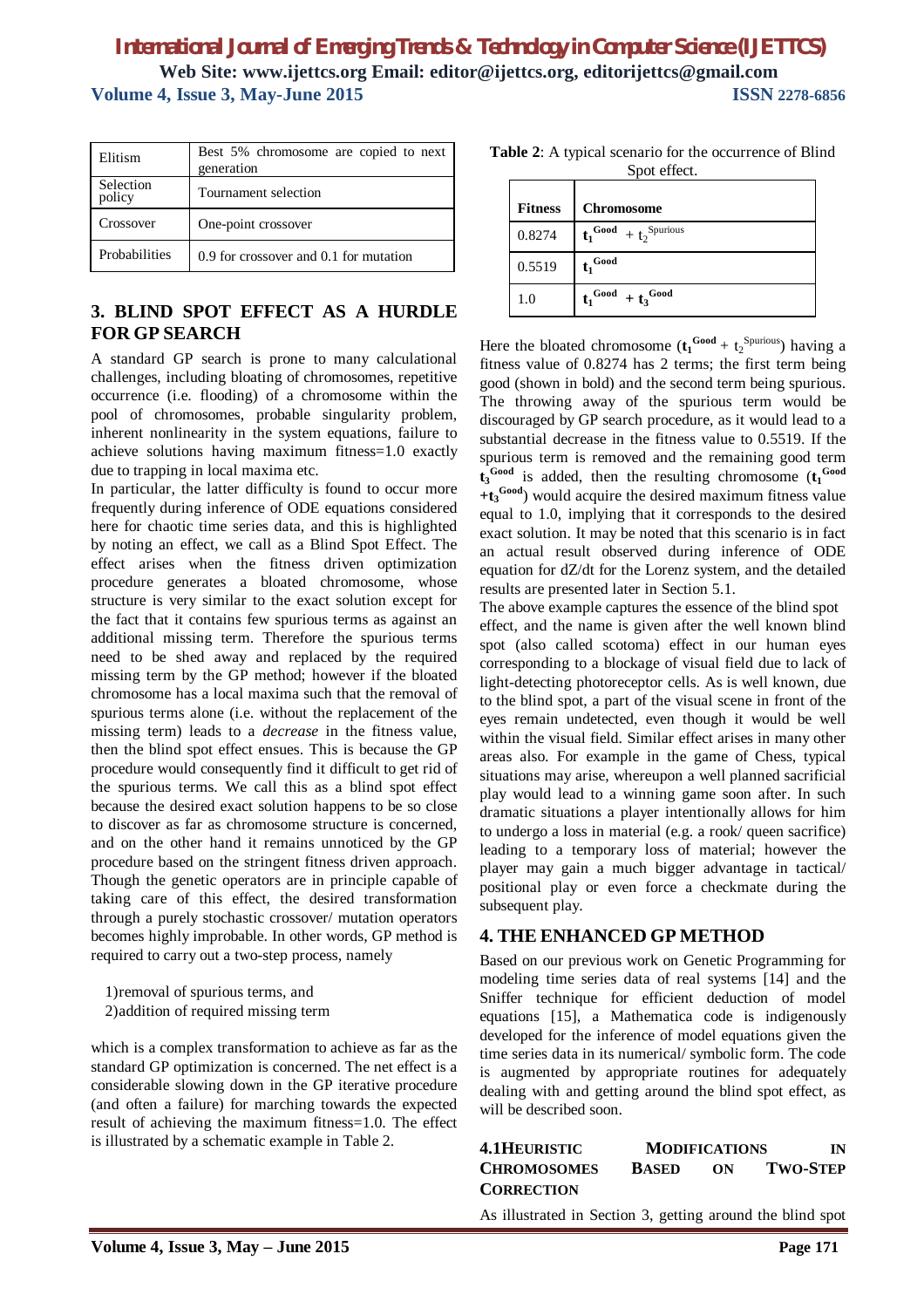effect requires a two step correction procedure, i.e. removal of spurious terms in the bloated chromosomes and its replacement by the appropriate missing terms, as described below,

#### **1) Step 1: Removal of spurious term(s)**

Identify frequently occurring bloated chromosomes containing a common symbolic expression (shown in bold in Table 3). Refine bloated chromosome by preserving the common part and throwing away remaining terms. As is described earlier, this removal leads to a cleaner chromosome resulting in a *decrease* in fitness value, and yet it is preserved for further analysis.

#### **2) Step 2: Add a randomly generated corrective term**

A stochastically generated symbolic expression (as per the chromosome template shown in Table 1) is then added to the cleaner chromosome obtained in Step 1 to check if the fitness value increases. If an appropriate term is added during this process, it is likely that the maximum possible fitness value 1.0 can be achieved by the heuristically guided GP method.

Such heuristic tickling of chromosome variations is performed not at each iteration, but after the elapse of a predefined number of iterations (kept typically at 5 iterations in the present experimentation) to allow the GP procedure to relax on the fitness terrain.

Thus the enhanced GP program includes the following two components,

1)a standard GP method as described in Section 2

2)routines to identify, analyze and possibly get around the bloated chromosomes generated due to blind spot effect.

## **5. GP EXPERIMENTATION**

GP experiments have been carried using enhanced GP method for the 3 chaotic systems, namely Lorenz, Rossler and Henon Map, and the results are discussed below.

## **5.1 LORENZ SYSTEM**

First we consider the Lorenz system, where the numerical data for  $dX/dt^{given}$ ,  $dY/dt^{given}$  and  $dZ/dt^{given}$  values are used to carry out GP optimization separately for the three coupled equations shown in Equation (2).

**Table 3**: Chromosomes and their fitness values generated during GP experiments for Lorenz equations showing the occurrence of blind spot effect.

| Equation $dZ/dt = XY - Z$ |                     |                |                        |
|---------------------------|---------------------|----------------|------------------------|
| Fitnes                    | Chromosome          | <b>Fitness</b> | Chromosome             |
| s                         |                     |                |                        |
| 0.8274                    | $XY -9.65$          | 0.6374         | $XY + Y + 1.4/Z - 3.6$ |
| 0.8101                    | $XY - X/t - 8.9$    | 0.6236         | $XY -1/Y -2.8$         |
| 0.7861                    | $XY - X - 9.1$      | 0.6082         | $XY -161$              |
| 0.7764                    | $XY -0.18t$         | 0.5970         | $XY - Z/t$             |
| 0.7202                    | $XY -Y -7.1$        | 0.5722         | $XY - X + Y - 1$       |
| 0.6663                    | $XY - X^2$          |                |                        |
| 0.6399                    | $XY - X - X^2 - 23$ | 0.5519         | XY                     |

As an illustration, Table 3 lists some of the frequently occurring bloated chromosomes along with their fitness values observed during the inference of dZ/dt equation. For example the chromosomes **XY**-0.18t and **XY**-X 2 have fitness values 0.7764 and 0.6663 respectively, and if their spurious terms are removed, then the resulting chromosome **XY** has the substantially lower fitness value 0.5519. Here onwards, the fitness values and numerical coefficients within chromosomes are shown with 4 and 2 significant digits after decimal point respectively.

It is noted that the enhanced GP program is successful in finding the three ODE equations accurate up to six significant digits and with fitness value 1.0, having the same form as in Equation (1), where the system parameters found by GP aare  $(\sigma, r, b)_{GP} = (-2.999999,$ 26.499999, 0.999999). It is interesting to compare the plots of the time series of Lorenz system, for  $X(t)$ , as generated by

1)the original Lorenz equations (Equation (2)), and

2)from the inferred equations obtained by the enhanced GP method.

In Fig. 3 these two plots for  $X(t)$  have been shown (Fig. 3) (a) and Fig. 3 (b) for  $X^{\text{Given}}(t)$  and  $X^{\text{GP}}(t)$  respectively) and also shown is the plot for the difference between these two series (Fig. 3 (c)). It is seen that the solution of inferred Lorenz system reproduces the  $X(t)$  time series well up to around t=20 time steps, after which the cumulative difference becomes large enough for the chaotic system to grow it further substantially. This is not unexpected and can be understood by noting that a chaotic system is too sensitive to the initial conditions.



**Figure 3** The plots for Lorenz solutions: (a) original Lorenz series  $X^{\text{Given}}(t)$ , (b) Lorenz series  $X^{\text{GP}}(t)$ , (c) the difference in two series  $X^{\text{Given}}(t) - X^{\text{GP}}(t)$  and (d) parametric plot  $X^{GP}(t)$  versus  $Z^{GP}(t)$ .

Also, it is noted that the symbolic equations inferred by GP search match very closely with the exact equations of Equation (2) with an accuracy of six decimal digits, and this small departure in the system parameters, namely for  $(\sigma, r, b)$  leads to the difference in the two series as shown in Fig. 3 (c). Interestingly, the parametric plot obtained by GP inferred solution is well reproduced, as can be seen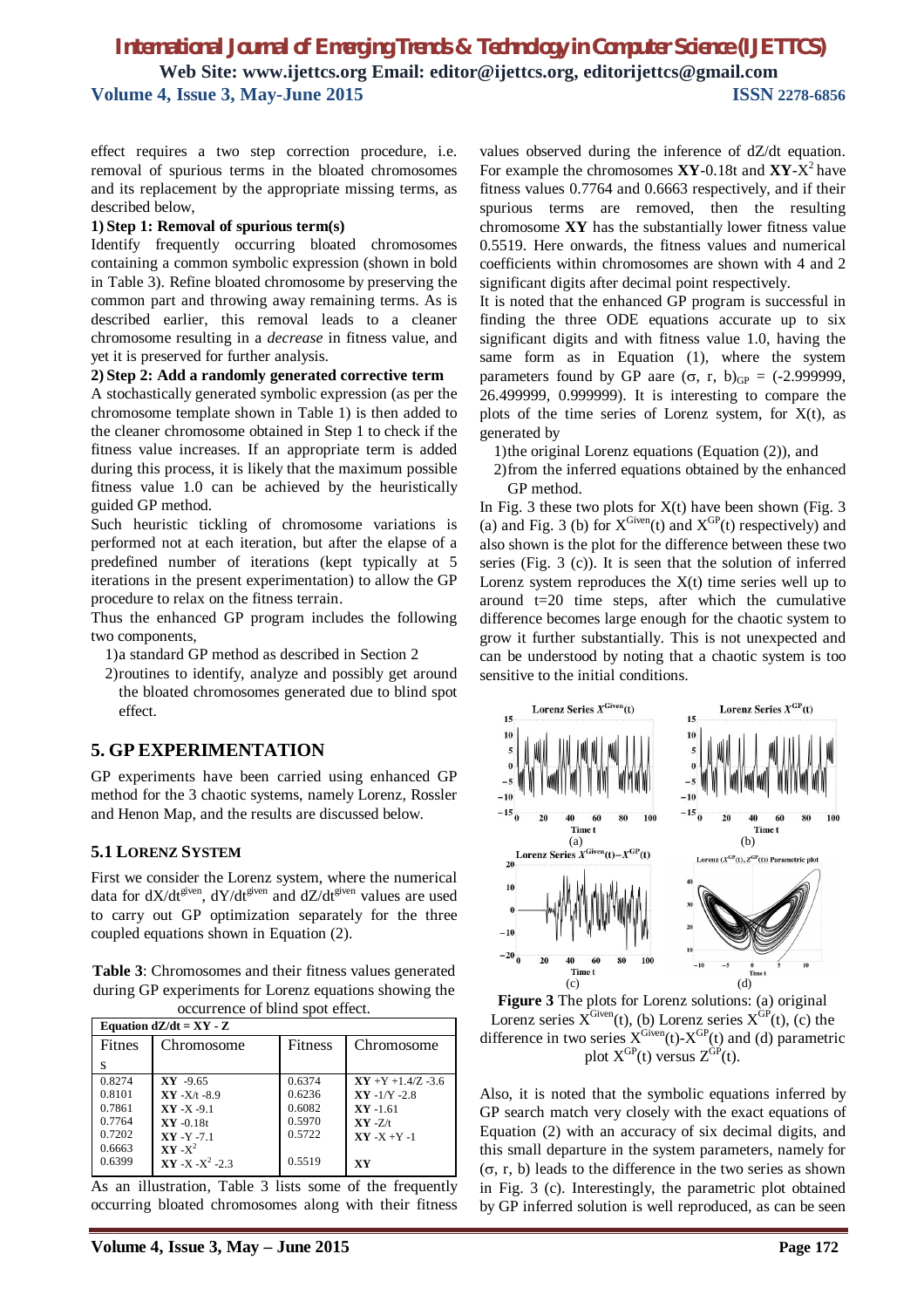by comparing Fig. 3 (d) with Fig. 1 (b).

#### **5.2 ROSSLER SYSTEM**

GP experiment is further carried out in a similar way for the Rossler system made up of three coupled nonlinear ODE equations as shown in Equation (4),

$$
\frac{dX}{dt} = -(Y(t) + Z(t))
$$
\n
$$
\frac{dY}{dt} = X(t) + AY(t)
$$
\n
$$
\frac{dZ}{dt} = B + X(t)Z(t) - CZ(t)
$$
\n(4)

The set of ODE equations are first solved using the system parameters  $A=B=0.2$  and  $C=5.7$ , and initial conditions  $X(0)=Z(0)=0.1$ ,  $Y(0)=1.0$ .



**Figure 4** (a) The time profile for  $X(t)$  series and (b) the parametric plot  $(X(t))$  versus  $Z(t)$  for the Rossler system.

The time profile for  $X(t)$  and a parametric plot for  $X(t)$ versus  $Z(t)$  are shown in Fig. 4 (a) and Fig. 4 (b) respectively, where a strange attractor is noticeable in Fig. 4 (b).

**Table 4**: Chromosomes and their fitness values generated during GP experiments for Rossler equations showing the occurrence of blind spot effect.

| Equation $dX/dt = -Y - Z$ |                        | Equation $dZ/dt = -5.7Z +XZ +0.2$ |                           |
|---------------------------|------------------------|-----------------------------------|---------------------------|
| <b>Fitnes</b>             | Chromosome             | <b>Fitness</b>                    | Chromosome                |
| s                         |                        |                                   |                           |
| 0.7905                    | $-Y - XZ/t$            | 0.9995                            | $-5.7Z + XZ + 0.16Y^2/t$  |
| 0.7804                    | $-$ <b>Y</b> $-$ 0.16X | 0.9995                            | $-5.7Z + XZ + Z/t$        |
| 0.7688                    | $-Y -0.3$              | 0.9994                            | $-5.7Z + XZ + 0.18XZ/t$   |
| 0.7651                    | $-Y - 0.34X^2/t$       | 0.9994                            | $-5.7Z + XZ + XZ/t^2$     |
|                           |                        | 0.9994                            | $-5.7Z + XZ + 0.12Z/(tY)$ |
| 0.7569                    | $\cdot$ Y              | 0.9994                            | $-5.7Z + XZ + 0.36YZ/t$   |
|                           |                        | 0.9994                            | $-5.7Z + XZ + 0.02Z/t$    |
| 0.3340                    | $-7 + 1$               | 0.9994                            | $-5.7Z + XZ + XZ/t^2$     |
| 0.3290                    | $-Z - X/t - 1$         |                                   |                           |
| 0.3197                    | $-Z + X/t$             | 0.9991                            | $-5.7Z + XZ$              |
| 0.3164                    | $-Z - 0.2XZ/t$         |                                   |                           |
| 0.3161                    | -7.                    |                                   |                           |

Using the time series data generated by solving the system equations for Rossler system, the inverse calculation for the inference of the symbolic equations is carried out using the enhanced GP method. Table 4 lists some of the bloated chromosomes corresponding to dX/dt and dZ/dt equations in Equation (4) that give rise to blind spot effect for the Rossler system. Interestingly, for the dX/dt equation, the effect is observed for two cases corresponding to the terms for -Y and -Z, though due to the higher fitness value for -Y, namely 0.7569, the occurrence of the effect is observed more frequently for the chromosome -Y. For the dZ/dt equation, the effect is even more pronounced due to the relatively higher value of fitness=0.9991 for the chromosome **-5.7Z + XZ**. Interestingly, for the dY/dt equation (not shown in Table 4), the effect is prominent for the chromosome X due to relatively high fitness value of 0.9620, but not for the chromosome Y, due to its low fitness value 0.1124.

The enhanced GP method finds the three coupled ODE equations having the best possible fitness value 1.0 having 6 significant digits accuracy, and the inferred equations have same symbolic form as in Equation (4), with system parameters as  $(A,B)_{GP}=0.199991$  and  $C_{GP} = 5.699991$ .



**Figure 5** The plots for Rossler system: (a) original Rossler series  $X^{\text{Given}}(t)$ , (b) GP inferred Rossler series  $X^{GP}(t)$ , (c) the difference in two series  $X^{Given}(t)$ - $X^{GP}(t)$  and (d) parametric plot  $X^{GP}(t)$  versus  $Z^{GP}(t)$ .

In Fig. 5 the time profiles and parametric plots for the solutions as given by the GP inferred equations for Rossler system are shown. As is seen in Fig. 5 (c), the difference  $X^{\text{Given}}(t) - X^{\text{GP}}(t)$  in the two series for  $X(t)$ becomes too large after around  $t=115$ , as is expected for a chaotic time series. The GP generated parametric plot in Fig. 5 (d) matches remarkably well with the parametric plot for original Rossler system as shown in Fig. 4 (b).

#### **5.3 HENON MAP**

Finally, consider the Henon Map having two nonlinear coupled map equations as shown in Equation (5),

$$
X_{n+1} = Y_n + 1 - \alpha X_n^2
$$
  
\n
$$
Y_{n+1} = \beta X_n
$$
\n(5)

The Henon equations are iterated with the system parameters  $(\alpha, \beta) = (1.4, 3)$  and the initial conditions as  $X_0 = Y_0 = 1.0$ , and the plots obtained after removing some initial transient points are shown in Fig. 6 corresponding to  $X_n$  (Fig. 6 (a)) and the parametric plot for  $X_n$  versus  $Y_n$  (Fig. 6 (b)).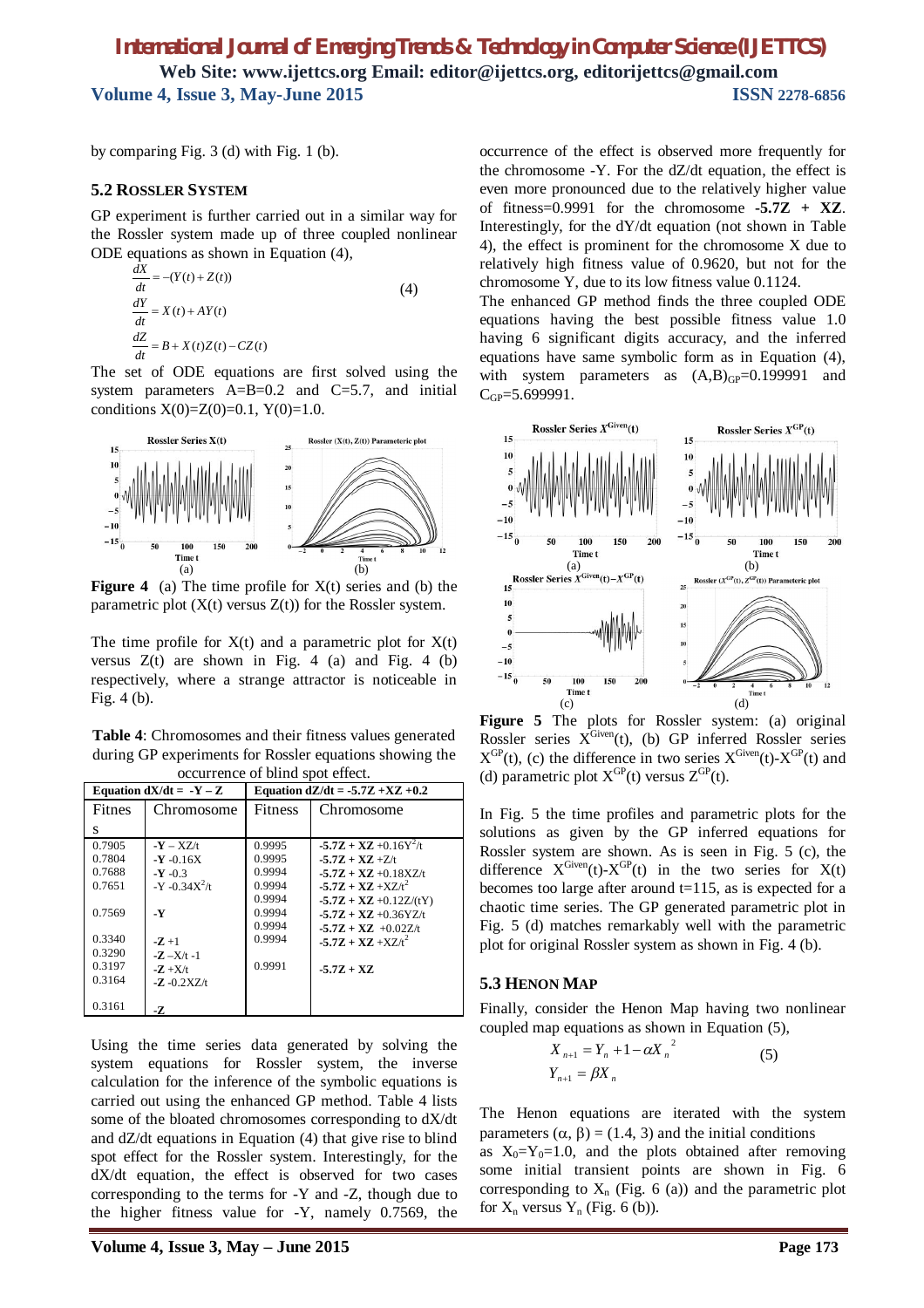

**Figure 6** (a) The map for  $X_n$  and (b) parametric plot for  $X_n$  versus  $Y_n$  for Henon Map.

Using the data generated by the map equation in Equation (5), the enhanced GP method is used for the inference of system equations for Henon map. As regards the blind spot effect, it is observed that for the  $Y_{n+1}$  equation there is just one term on the right hand side of the equation, and consequently the blind spot effect is not observed. On the other hand, for the  $X_{n+1}$  equation, the effect is clearly seen around the chromosome  $1 -1.4X_n^2$  having fitness value 0.8856, as shown in Table 5.

**Table 5**: Chromosomes and their fitness values generated during GP experiments for Henon Map equations showing the occurrence of blind spot effect.

| Equation $X_{n+1} = Y_n + 1 - 1.4 X_n^2$ |                                                                                       |                            |                                                                                  |
|------------------------------------------|---------------------------------------------------------------------------------------|----------------------------|----------------------------------------------------------------------------------|
| <b>Fitness</b>                           | Chromosome                                                                            | Fitnes                     | Chromosome                                                                       |
|                                          |                                                                                       |                            |                                                                                  |
| 0.9714<br>0.9076<br>0.9034               | $1 - 1.4X_n^2 + 0.5Y_n$<br>1-1.4 $X_n^2$ + 0.2 $X_n^2Y_n$<br>1-1.4 $X_n^2$ - $X_nY_n$ | 0.9034<br>0.9026<br>0.8997 | 1-1.4 $X_n^2 + X_n^3 Y_n$<br>1-1.4 $X_n^2 + X_n^2Y_n^2$<br>1-1.4 $X_n^2 + Y_n^2$ |
| 0.8903<br>0.8856                         | 1-1.4 $X_n^2 - X_n Y_n - Y_n^2$<br>$1 - 1.4Xn2$                                       | 0.8961                     | 1-1.4 $X_n^2 + X_n^3Y_n$                                                         |

Resolving the blind spot effect as described earlier in section 4.1, the enhanced GP method is successful for the inference of the map equations with an accuracy of six significant digits, and the inferred equations have the same symbolic structure as in Equation (5), with the system parameters as  $(\alpha, \beta)_{GP} = (1.399992, 0.299994)$ .

The plots for Henon map as generated using the GP inferred equations are shown in Fig. 7. The difference between  $X(n)$  series as given by original equation (5) and as given by GP inferred equations is shown in Fig. 7 (c), and it is seen that the difference goes hay wire after around 25 iterations, as per the characteristics of a chaotic solution. However the parametric plot as given in Fig. 7 (d) shows a remarkable similarity with the plot (Fig. 6 (b)) as given by the original Henon equations.



**Figure 7** The plots for Henon map: (a) original Henon map series  $X^{\text{Given}}(t)$ , (b) GP inferred Henon map series  $X^{GP}(t)$ , (c) the difference in two series  $X^{Given}(t)$ - $X^{GP}(t)$  and (d) parametric plot  $X^{GP}(t)$  versus  $Z^{GP}(t)$ .

## **6. CONCLUSION AND OUTLOOK**

In the present paper inference of dynamical model equations in terms of coupled nonlinear ODE equations for chaotic time series data has been carried out quite successfully for a number of well known chaotic systems, namely Lorenz, Rossler and Henon map systems using the enhanced search based GP method. The important aspect reported in the paper is the observation of an interesting effect, we call as a Blind Spot Effect, which is attributed to one of the reasons why a standard GP based search method for inference of coupled ODE equations may become difficult and challenging. Routines have been implemented to deal with the effect successfully. In continuation with the present results, work is in progress to identify possible occurrence of the effect in some other physical systems, including non-linear Schrodinger equation, Korteweg-de Vries equation etc that are known to have soliton solutions.

#### **References**

- [1] Edward N. Lorenz, "Atmospheric Predictability as Revealed by Naturally Occurring Analogues", Journal of the Atmospheric Sciences, 26 (4): 636- 646, 1969.
- [2] Edward N. Lorenz, "Deterministic Non-Periodic Flow", Journal of the Atmospheric Sciences, 20 (2): 130-141, 1963.
- [3] Colin Sparrow, "The Lorenz Equations: Bifurcation, Chaos and Strange Attractors", Springer, 1982.
- [4] Berge Pierre, Vyes Pomeau, Christian Vidal, "Order Within Chaos: Towards a Deterministic Approach to Turbulence", John Wiley and Sons, ISBN 978-0-471- 84967-4, 1984
- [5] I.G. Tsoulos, I.E. Lagaris, "Solving Differential Equations with Genetic Programming", Genetic